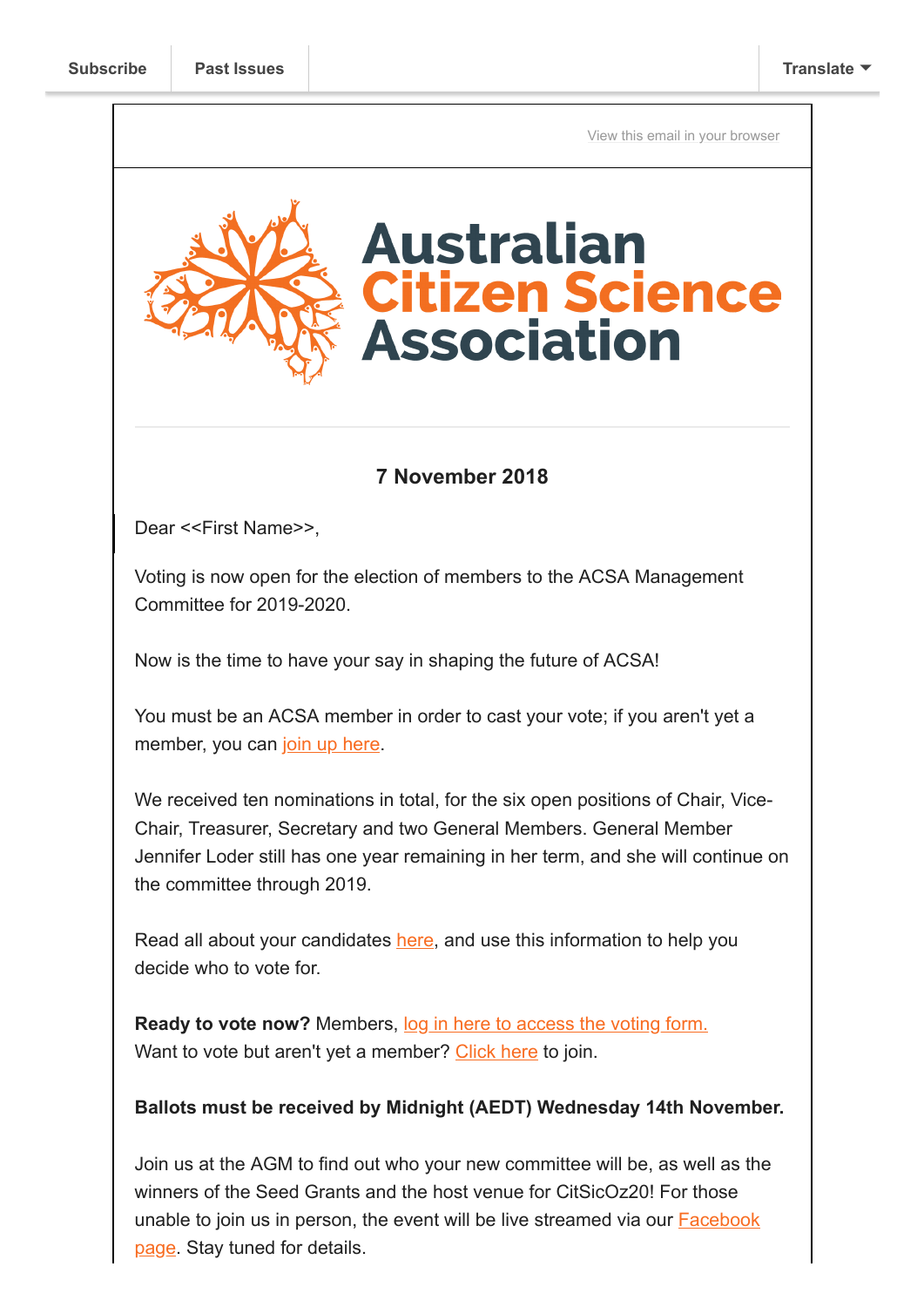[amy.slocombe@austmus.gov.au](mailto:amy.slocombe@austmus.gov.au).

## **Thank you**

To our outgoing Committee Members - Jessie Oliver, Ellie Downing, Kylie Andrews and Sunny Sanderson, we cannot thank you enough for the passion, dedication, enthusiasm and countless volunteer hours you have contributed towards the making of this Association. We wouldn't be where we are today without your efforts.

If yo[u experience any](https://us9.campaign-archive.com/home/?u=bf6c4fb11671f5919db89feda&id=40b221ed15) logistical challenges in joining or voting, please contact



ACSA would like to extend you an invitation to attend the Annual General Meeting of the Members of the Australian Citizen Science Association. The AGM will be held on Thursday 15th November 2018 at the Hallstrom Theatre, Australian Museum, commencing at 10:30am. Full details can be found on our [website](https://citizenscience.org.au/2018/10/12/notice-of-annual-general-meeting/). To register your attendance please [RSVP here](https://www.surveymonkey.com/r/V27YPYK).

**Please consider helping spread the word about ACSA by sharing this newsletter with people engaged in citizen science! Thank you for your continued support and interest in ACSA.** If you have any questions, please don't hesitate to contact us:

[info.acsa01@gmail.com](mailto:info.acsa01@gmail.com) or via our [website.](http://csna.gaiaresources.com.au/wordpress/contact-us/)

Erin, Stephanie, Sunny, Ellie, Jessie, Kylie, Jenn, Paul, Michelle and Amy



*Copyright © 2018 Australian Citizen Science Association Inc, All rights reserved.* This is the official ACSA subscription list.

> **Our mailing address is:** Australian Citizen Science Association